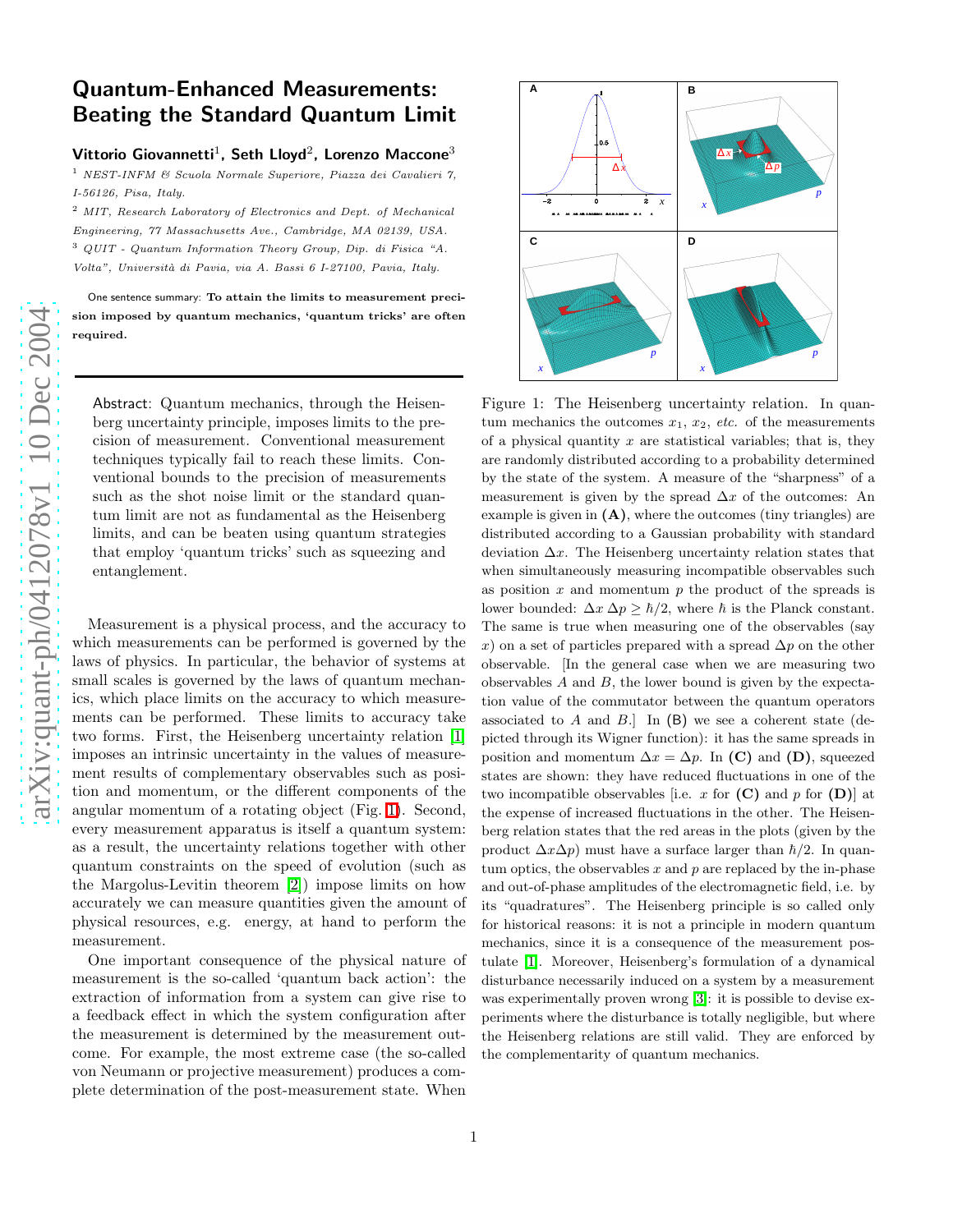performing successive measurements, quantum back action can be detrimental, as earlier measurements can negatively influence successive ones. A common strategy to get around the negative effect of back action and of Heisenberg uncertainty is to design an experimental apparatus that monitors only one out of a set of incompatible observables: 'less is more' [\[4\]](#page-8-3). This strategy— called quantum non-demolition measurement  $[4, 5, 6, 7]$  $[4, 5, 6, 7]$  $[4, 5, 6, 7]$  $[4, 5, 6, 7]$ — is not as simple as it sounds: one has to account for the system's interaction with the external environment, which tends to extract and disperse information, and for the system dynamics, which can combine the measured observable with incompatible ones. Another strategy to get around the Heisenberg uncertainty is to employ a quantum state in which the uncertainty in the observable to be monitored is very small (at the cost of a very large uncertainty in the complementary observable). The research on quantum-enhanced measurements was spawned by the invention of such techniques [\[4,](#page-8-3) [8,](#page-8-7) [9\]](#page-8-8) and by the birth of more rigorous treatments of quantum measurements [\[10\]](#page-8-9).

Most standard measurement techniques do not account for these quantum subtleties, so that their precision is limited by otherwise avoidable sources of errors. Typical examples are the environment induced noise from vacuum fluctuations (the so-called shot noise) that affects the measurement of the electromagnetic field amplitude, and the dynamically-induced noise in the position measurement of a free mass (the so-called standard quantum limit [\[11\]](#page-8-10)). These sources of imprecision are not as fundamental as the unavoidable Heisenberg uncertainty relations, as they originate only from a non-optimal choice of measurement strategy. However, the shot-noise and standard quantum limits set important benchmarks for the quality of a measurement, and they provide an interesting challenge to devise quantum strategies that can defeat them. It is intriguing that almost thirty years after its introduction [\[11\]](#page-8-10), the standard quantum limit has not yet been beaten experimentally in a repeated measurement of a test mass. In the meantime, a paradigm shift has occurred: quantum mechanics, which used to be just the object of investigation, is now viewed as a tool, a source of exotic and funky effects that can be used to our benefit. In measurement and elsewhere, we are witnessing the birth of quantum technology.

We describe some of the techniques that have been recently developed to overcome the limitations of classical measurement strategies. We start with a brief overview of some techniques to beat the shot noise limit in interferometry. In the process, we provide a simple example that explains the idea behind many quantum-enhanced measurement strategies. We then give an overlook on some of the most promising quantum-technology proposals and analyze the standard quantum limit on repeated position measurements. Finally, we show the ultimate resolution achievable in measuring time and space according to the known physical laws. A caveat is in order: this review cannot be in any way be viewed as complete because the improvement of interferometry and measurements through non-classical light is at the heart of modern quantum optics. Many more ideas and experiments have been devised than can be possibly reported here.



<span id="page-1-0"></span>Figure 2: Mach-Zehnder interferometer. The light field enters the apparatus through the input ports A and B of the first beam splitter and leaves it through the output ports C and D of the second beam splitter. By measuring the intensities (photon number per second) of the output beams one can recover the phase difference  $\varphi$  between the two internal optical paths A' and B'. Formally, the input-output relation of the apparatus is completely characterized by assigning the transformations of the annihilation operators  $a, b, c$ and d associated to the fields at A, B, C and D, respectively. These are  $c \equiv (a' + ie^{i\varphi}b')/\sqrt{2}$  and  $d \equiv (ia' + e^{i\varphi}b')/\sqrt{2}$ with  $a' \equiv (a + ib)/\sqrt{2}$  and  $b' \equiv (ia + b)/\sqrt{2}$  the annihilation operators associated to the internal paths A' and B', respectively.

### Interferometry: beating the shot noise limit

In this section we focus on the issues arising in ultraprecise interferometric measurements. A prototypical apparatus is the Mach-Zehnder interferometer (Fig. [2\)](#page-1-0). It acts in the following way. A light beam impinges on a semi-transparent mirror (i.e. a beam splitter), which divides it into a reflected and a transmitted part. These two components travel along different paths and then are recombined by a second beam splitter. Information on the phase difference  $\varphi$  between the two optical paths of the interferometer can be extracted by monitoring the two output beams, typically by measuring their intensity (i.e. the photon number). To see how this works, suppose that a classical coherent beam with  $N$  average photons enters the interferometer through the input A. If there is no phase difference  $\varphi$ , all the photons will exit the apparatus at output D. On the other hand, if  $\varphi = \pi$  radians, all the photons will exit at output C. In the intermediate situations, a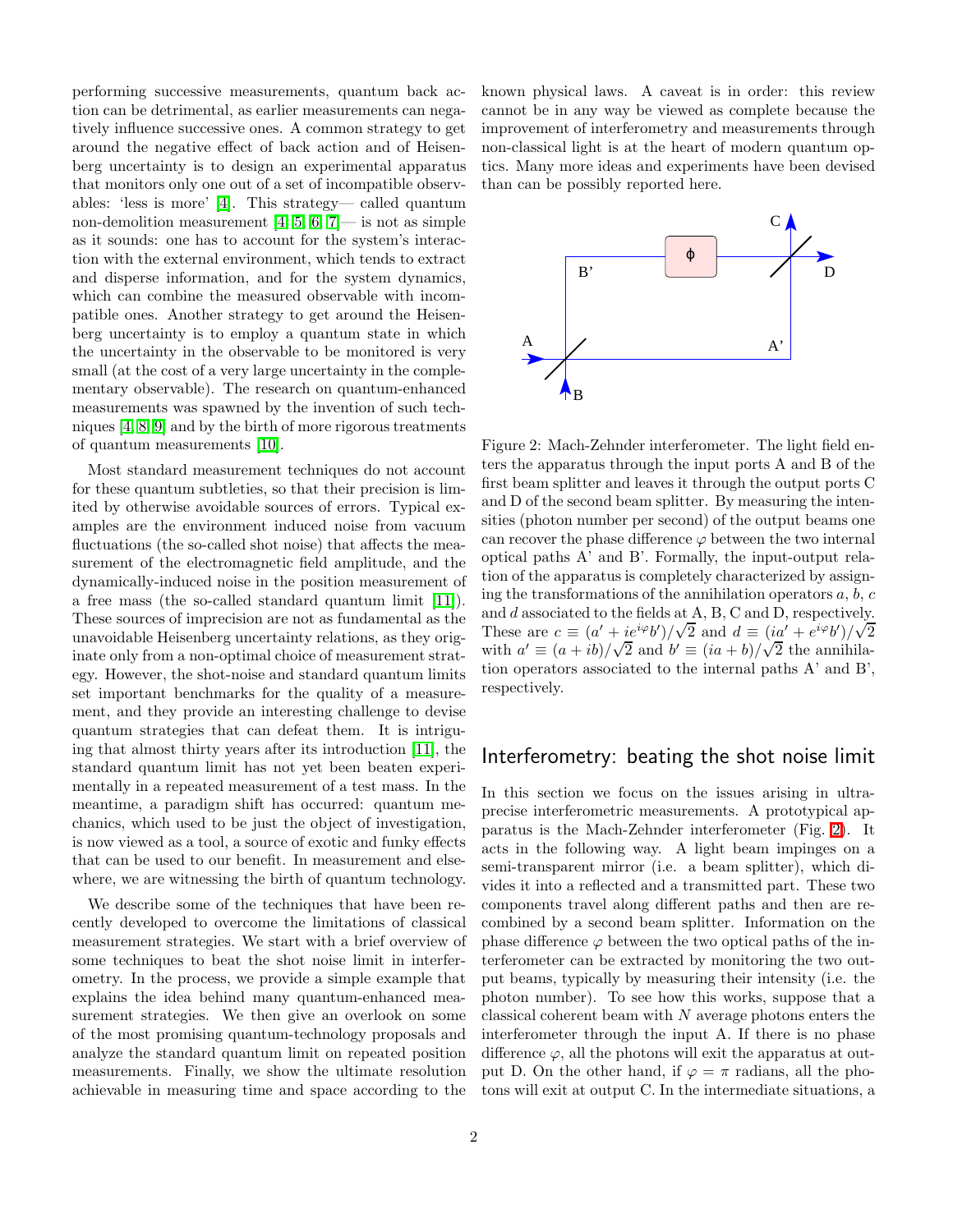fraction  $\cos^2(\varphi/2)$  of the photons will exit at the output D and a fraction  $\sin^2(\varphi/2)$  at the output C. By measuring the intensity at the two output ports one can estimate the value of  $\varphi$  with a statistical error proportional to  $1/\sqrt{N}$ . This is a consequence of the quantized nature of electromagnetic field and of the Poissonian statistics of classical light, which, in some sense, prevents any cooperative behavior among the photons. In fact, the quantity  $\cos^2(\varphi/2)$ can be experimentally obtained as the statistical average  $\sum_{j=1}^{N} x_j/N$ , where  $x_j$  takes the value 0 or 1 depending on whether the jth photon in the beam was detected at output C or D respectively. Because the  $x_i$  s are independent stochastic variables (photons in the classical beam are uncorrelated), the variance associated with their average is the average of the variances (central limit theorem): the error associated with the measurement of  $\cos^2(\varphi/2)$  is given by  $\Delta(\sum_{j=1}^N x_j/N) \equiv \sqrt{\sum_{j=1}^N \Delta^2 x_j/N} = \Delta x/\sqrt{N}$ , where  $\Delta x_j$  is the spread of the jth measurement (the spreads  $\Delta x_j$ s are all equal to  $\Delta x$ : they refer to the same experiment). Notice that the same  $\sqrt{N}$  dependence can be obtained if, instead of using a classical beam with  $N$  average photons, we use  $N$  separate single-photon beams: in this case  $\cos^2(\varphi/2)$  is the probability of the photon exiting at output D and  $\sin^2(\varphi/2)$  is the probability of the photon exiting at output C. The  $1/\sqrt{N}$  bound on the precision (N being the number of photons employed) is referred to as the shot noise limit. It is not fundamental and is only a consequence of the employed classical detection strategy, where neither the state preparation nor the readout takes advantage of quantum correlations.

Carefully designed quantum procedures can beat the  $1/\sqrt{N}$  limit. For example, injecting squeezed vacuum in the normally unused port B of the interferometer allows to achieve a sensitivity of  $1/N^{3/4}$  [\[8,](#page-8-7) [12\]](#page-8-11). Other strategies can do even better, reaching an  $1/N$  sensitivity with  $\sqrt{N}$  improvement over the classical strategies detailed above. The simplest example employs as the input to the interferometer the following entangled state [\[13,](#page-8-12) [9\]](#page-8-8)

$$
|\Psi\rangle=\frac{1}{\sqrt{2}}\Big(|N_+\rangle_{\mbox{\scriptsize A}}|N_-\rangle_{\mbox{\scriptsize B}}+|N_-\rangle_{\mbox{\scriptsize A}}|N_+\rangle_{\mbox{\scriptsize B}}\Big)\;,
$$

where  $N_{\pm} \equiv (N \pm 1)/2$  and where the subscripts A and B label the input ports. This is a highly non-classical signal where the correlations between the inputs at A and B cannot be described by a local statistical model. As before, the phase  $\varphi$  can be evaluated by measuring the photon number difference between the two interferometer outputs, i.e. by evaluating the expectation value of the operator  $M \equiv d^{\dagger}d - c^{\dagger}c = (a^{\dagger}a - b^{\dagger}b)\cos\varphi + (a^{\dagger}b + b^{\dagger}a)\sin\varphi$ , where a, b, c, and d are the annihilation operators of the optical modes at the interferometer ports A, B, C, and D respectively (see Fig. [2\)](#page-1-0). This scheme allows a sensitivity of the order  $1/N$  for the measurements of small phase differences. i.e.  $\varphi \simeq 0$ . In fact, the expectation value of the output photon number difference is equal to  $\langle M \rangle = -N_+ \sin \varphi$  and its variance is  $\Delta^2 M = \cos(2\varphi) + N_+^2 \sin^2 \varphi$ . The error  $\Delta \varphi$ on the estimated phase can be obtained from error propagation,  $\Delta \varphi = \Delta M /$  $\partial \langle M \rangle$  $\partial \varphi$ , and for  $\varphi \simeq 0$ , it is easy to see that it scales as  $1/N$  [\[13\]](#page-8-12). Even though this procedure achieves good precision only for small values of  $\varphi$ , other schemes exist that show the same high sensitivity for all values of this parameter [\[14\]](#page-8-13). Many quantum procedures that achieve the same  $1/N$  sensitivity have been proposed that do not make explicit use of entangled inputs. For example, one can inject into both interferometer inputs A and B squeezed states and then measure the intensity difference at C and D [\[15,](#page-8-14) [16\]](#page-8-15) or inject Fock states at A and B, and then evaluate the photon-counting probability at the output [\[17\]](#page-8-16), or, finally, measure the de Broglie wavelength of the radiation [\[18\]](#page-8-17). One may wonder if this  $1/N$  precision can be further increased, but in line with the timeenergy Heisenberg relation [\[19\]](#page-8-18) and the Margolus-Levitin theorem [\[2\]](#page-8-1), it appears that this is a true quantum limit and there is no way that it can be beaten [\[20,](#page-8-19) [21\]](#page-8-20): it is customarily referred to as the Heisenberg limit to interferometry.

### Quantum-enhanced parameter estimation

Some of the above interferometric techniques have found applications also outside the context of optics, such as in spectroscopy [\[20\]](#page-8-19) or in atomic interferometry [\[22\]](#page-8-21). In this section we point out a general aspect of the quantum estimation theory on which most of the quantum strategies presented in this review are based, i.e. the fact that typically a highly correlated input is used and a collective measurement is performed (see Fig. [3\)](#page-3-0). A simple example [\[23\]](#page-8-22) may help: consider a qubit, i.e. a two-level quantum system which is described by the two states  $|0\rangle$  and  $|1\rangle$  and their superpositions. Suppose that the dynamics leaves the state  $|0\rangle$  unchanged and adds a phase  $\varphi$  to  $|1\rangle$ , i.e.  $|1\rangle \rightarrow e^{i\varphi}|1\rangle$ . If we want to estimate this phase, we can use a strategy analogous to Ramsey interferometry by preparing the system in the quantum superposition  $|\psi_{in}\rangle \equiv (|0\rangle + |1\rangle)/\sqrt{2}$ , which is transformed by the system dynamics into  $|\psi_{out}\rangle = (0) + e^{i\varphi} |1\rangle)/\sqrt{2}$ . The probability  $p(\varphi)$  that the output state  $|\psi_{out}\rangle$  is equal to the input  $|\psi_{in}\rangle$ allows to evaluate  $\varphi$  as

$$
p(\varphi) = |\langle \psi_{in} | \psi_{out} \rangle|^2 = \cos^2(\varphi/2) .
$$

This quantity can be estimated with a statistical error  $\Delta^2 p(\varphi) = \langle \psi_{out} | (|\psi_{in}\rangle \langle \psi_{in}|)^2 | \psi_{out} \rangle - p^2(\varphi) = p(\varphi) - p^2(\varphi).$ If we evaluate a parameter  $\varphi$  from a quantity  $p(\varphi)$ , error propagation theory tells us that the error associated with the former is given by  $\Delta \varphi = \Delta p(\varphi)/|$  $\partial p(\varphi)$  $\partial \varphi$  $\Big\vert$ , which in this case gives  $\Delta \varphi = 1$ . We can improve such an error by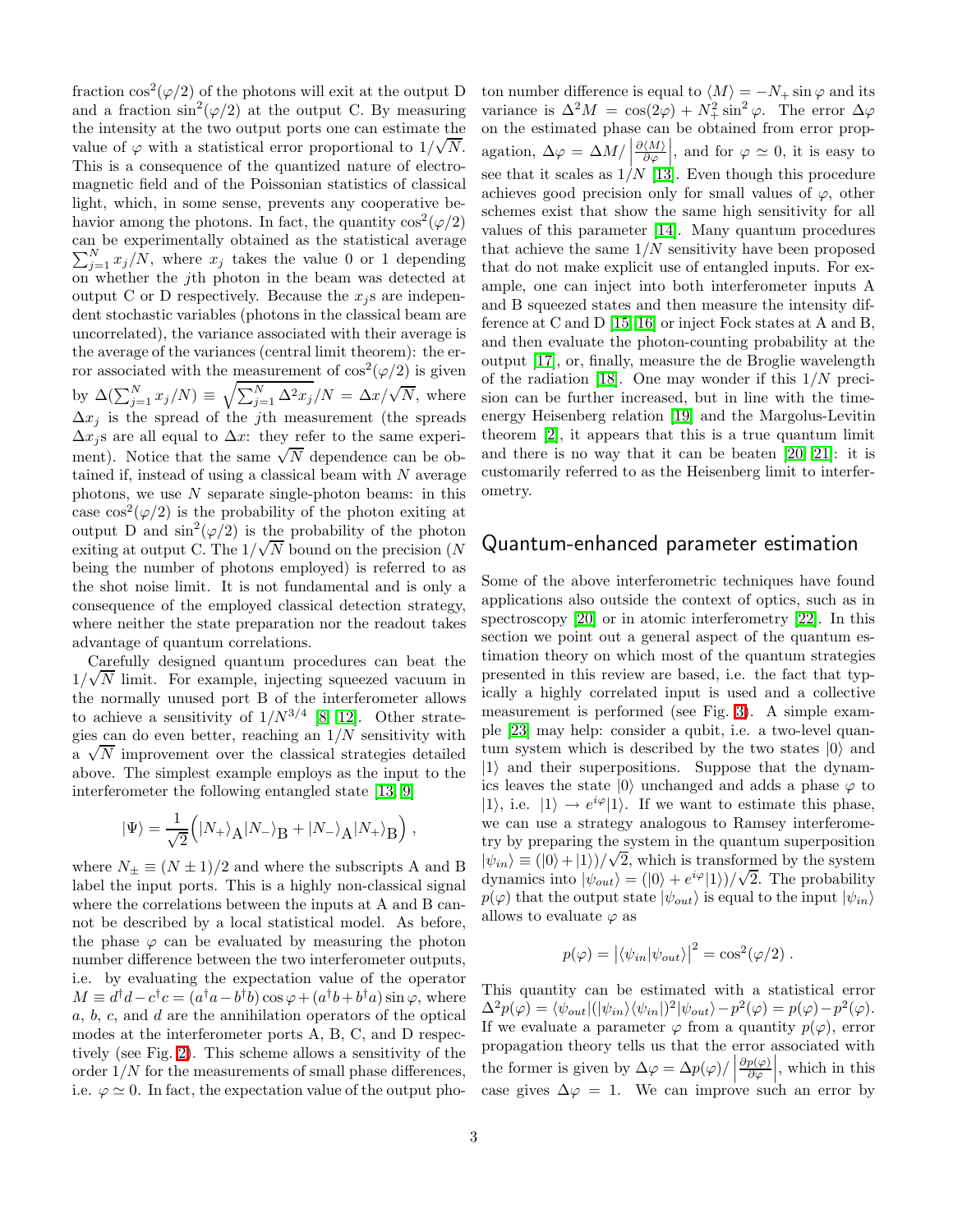repeating the experiment  $N$  times. This introduces a factor  $1/\sqrt{N}$  in the standard deviation (again as an effect of the central limit theorem) and we find an overall error  $\Delta \varphi = 1/\sqrt{N}$ . (It is the same sensitivity achieved by the experiment of a single photon in the interferometer described above: these two procedures are essentially equivalent.) As in the case of the interferometer, a more sensitive quantum strategy exists. In fact, instead of employing  $N$  times the state  $|\psi_{in}\rangle$ , we can use the following entangled state that still uses  $N$  qubits,

$$
|\phi_{in}\rangle = \frac{1}{\sqrt{2}} \Big( \underbrace{|0\rangle \cdots |0\rangle}_{N \text{ times}} + \underbrace{|1\rangle \cdots |1\rangle}_{N \text{ times}} \Big)
$$

Now the tensor product structure of quantum mechanics helps us, as the  $e^{i\varphi}$  phase factors gained by the  $|1\rangle$ s combine so that the corresponding output state is

$$
|\phi_{out}\rangle = \frac{1}{\sqrt{2}} (|0\rangle \cdots |0\rangle + e^{iN\varphi} |1\rangle \cdots |1\rangle).
$$

The probability  $q(\varphi)$  that  $|\phi_{out}\rangle$  equals  $|\phi_{in}\rangle$  is

$$
q(\varphi) = \cos^2(N\varphi/2),
$$

that, as before, can be estimated with an error  $\Delta^2 q(\varphi) =$  $q(\varphi) - q^2(\varphi)$ . This means that  $\varphi$  will have an error  $\Delta \varphi =$  $\Delta q(\varphi)/\left[\frac{\Delta q(\varphi)}{n}\right]$  $\partial q(\varphi)$  $\partial \varphi$  $= 1/N$ . This is a  $\sqrt{N}$  enhancement over the precision of  $N$  measurements on unentangled qubits, which has been achieved by employing an entangled input and performing a collective non-local measurement on the output, i.e. the measurement of the probability  $q(\varphi)$ .

A generalization of the parameter estimation presented here is the estimation of the input-output relations of an unknown quantum device. A simple strategy would be to feed the device with a "complete" collection of independent states and measure the resulting outputs. More efficiently, one can use entangled inputs: one half of the entangled state is fed into the device and a collective measurement is performed on the other half and on the device's output [\[24,](#page-8-23) [25\]](#page-8-24). As in the case discussed above, the quantum correlations between the components of the entangled state increase the precision and hence reduce the number of measurements required. A similar strategy permits to improve the precision in the estimation of a parameter of an apparatus, or to increase the stability of measurements [\[26\]](#page-8-25): part of an entangled state is fed into the apparatus to be probed and an appropriate collective measurement is performed on the output together with the other part of the entangled state. This permits, for example, to discriminate among the four Pauli unitary transformations applying the transformation only on a single qubit probe. It would be impossible without entanglement.



<span id="page-3-0"></span>Figure 3: Comparison between classical and quantum strategies. In conventional measurement schemes (upper panel), N independent physical systems are separately prepared and separately detected. The final result comes from a statistical average of the N outcomes. In quantumenhanced measurement schemes (lower panel), the  $N$  physical systems are typically prepared in a highly correlated configuration (i.e. an entangled or a squeezed state), and are measured collectively with a single non-local measurement that encompasses all the systems.

### Quantum technology

The quantum-enhanced parameter estimation presented above has found applications in the most diverse fields. In this section we give an overview of some of them, leaving aside all the applications that quantum mechanics has found in communication and computation [\[27\]](#page-8-26), which are not directly connected with the subject of this review.

Quantum frequency standards [\[20,](#page-8-19) [28\]](#page-8-27). A typical issue in metrology and spectroscopy is to measure time or frequency with very high accuracy. This requires a very precise clock, i.e. an oscillator. Atomic transitions are so useful to this aim that the very definition of second is based on them. To measure time or frequency accurately, we can start with N cold ions in the ground state  $|0\rangle$  and apply an electromagnetic pulse that creates independently in each ion an equally weighted superposition  $(|0\rangle + |1\rangle)/\sqrt{2}$ of the ground and of an excited state  $|1\rangle$ . A subsequent free evolution of the ions for a time  $t$  introduces a phase factor between the two states that can be measured at the end of the interval by applying a second, identical, electromagnetic pulse and measuring the probability that the final state is  $|0\rangle$  (Ramsey interferometry). This procedure is just a physical implementation of the qubit example described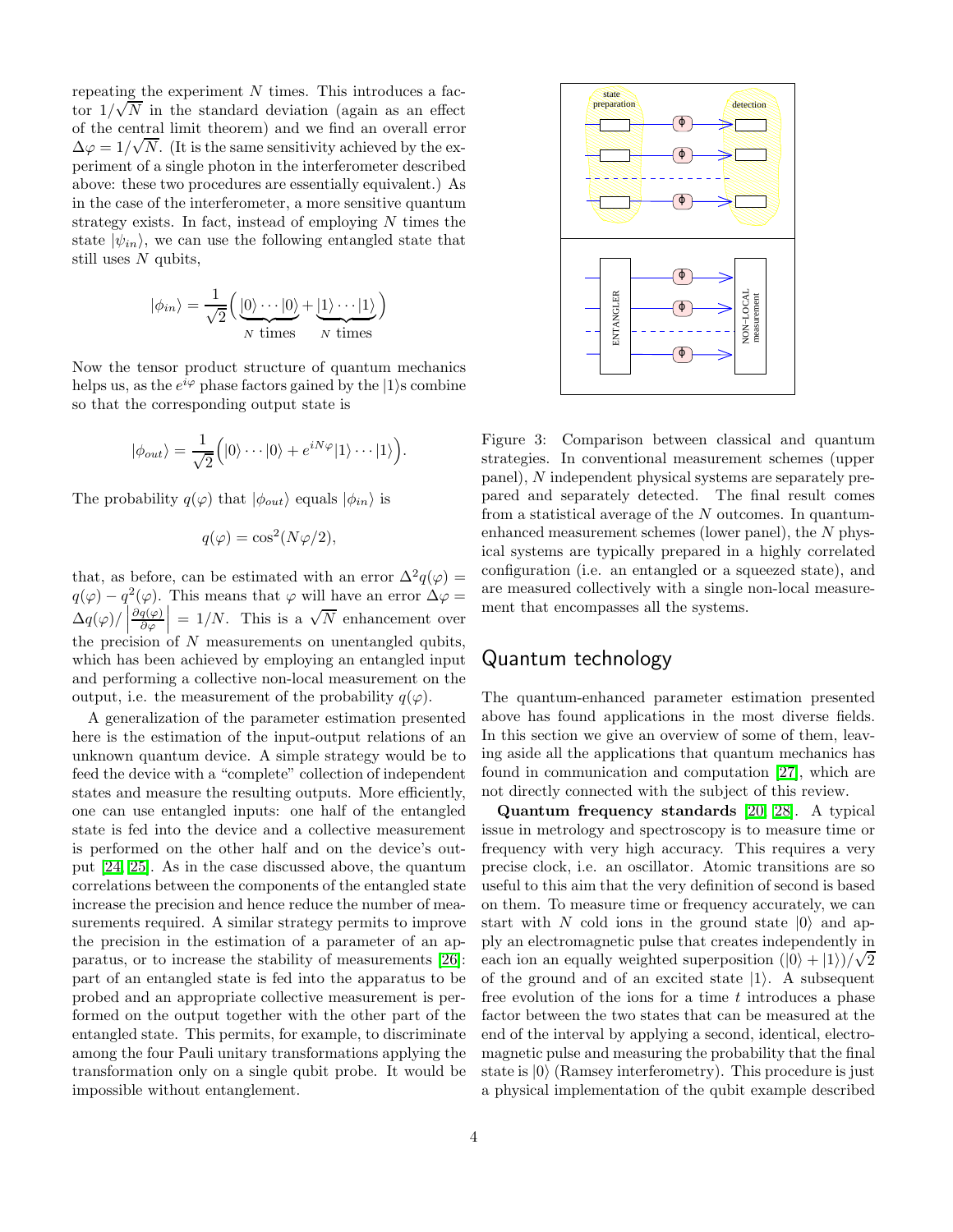above, but here the phase factor is time dependent and is equal to  $\varphi = \omega t$ , where  $\omega$  is the frequency of the transition  $|0\rangle \leftrightarrow |1\rangle$ . Hence the same analysis applies: from the N independent ions we can recover the pursued frequency  $\omega$ (from the phase factor  $\varphi$ ) with an error  $\Delta \varphi = 1/\sqrt{N}$ , i.e.  $\Delta \omega = 1/(\sqrt{N}t).$ 

Instead of acting independently on each ion, one can start from the entangled state  $|\phi_{in}\rangle$  introduced above. In this case, the error in the determination of the frequency is  $\Delta \omega = 1/(Nt)$ , i.e. there is an enhancement of the square root of the number  $N$  of entangled ions over the previous strategy.

Quantum lithography and two-photon microscopy  $[29, 30, 31, 32, 33]$  $[29, 30, 31, 32, 33]$  $[29, 30, 31, 32, 33]$  $[29, 30, 31, 32, 33]$  $[29, 30, 31, 32, 33]$ . When we try to resolve objects smaller than the wavelength of the employed light, the wave nature of radiation becomes important: the light tends to scatter around the object, limiting the achievable resolution. This defines the Rayleigh diffraction bound, which restricts many optical techniques: it is not always practical to reduce the wavelength. Quantum effects can help by decreasing the wavelength of the light while keeping the wavelength of the radiation field constant. How can this, apparently paradoxical, effect come about? The basic idea is to employ physical devices that are sensitive to the de Broglie wavelength: in quantum mechanics to every object we can associate wavelength  $\lambda = 2\pi\hbar/p$  where  $p$  is the object's momentum (for radiation  $p$  is the energy  $E$  divided by the speed of light c). Obviously the wavelength of a single photon  $\lambda = 2\pi \hbar c/E = 2\pi c/\omega$  is the wavelength of its radiation field. But what happens if we are able to employ a "biphoton" (i.e. a single entity constituted by two photons)? In this case we find that its wavelength is  $2\pi\hbar c/(2E) = \lambda/2$ : half the wavelength of a single photon, or equivalently half the wavelength of its radiation field. Of course, using "triphotons", "quadriphotons", *etc.* would result in further decreases of wavelengths. Experimentalists are able to measure the de Broglie wavelengths of biphotons [\[34,](#page-9-2) [32,](#page-9-0) [18\]](#page-8-17), so that theoreticians have concocted useful ways to employ them: the most important applications are quantum lithography [\[29,](#page-8-28) [31\]](#page-8-30), where smaller wavelengths help to etch smaller integrated circuit elements on a two-photon sensitive substrate, and twophoton microscopy [\[33\]](#page-9-1), where they produce less damage to the speciments. Also in this context, entanglement is a useful resource as it is instrumental in creating the required biphotons and in enhancing the cross-section of two-photon absorption [\[30\]](#page-8-29).

Quantum positioning and clock synchronization [\[35,](#page-9-3) [36,](#page-9-4) [37\]](#page-9-5). To find out the position of an object, one can measure the time it takes for some light signals to travel from that object to some known reference points. The best classical strategy is to measure the travel times of the single photons in the beam and to calculate their average. This allows to determine the travel time with an error

proportional to  $1/(\Delta\omega\sqrt{N})$ , where  $\Delta\omega$  is the signal bandwidth which induces a minimum time-duration of  $1/\Delta\omega$  for each photon, i.e. the times of arrival of each of the photons will have a spread  $1/\Delta\omega$ . The accuracy of the travel time measure thus depends on the spectral distribution of the employed signal. The reader will bet that a quantum strategy allows to do better with the same resources. In fact, by entangling  $N$  photons in frequency, we can create a "super-photon" whose bandwidth is still  $\Delta\omega$  (i.e. it employs the same energetic resources as the  $N$  photon signal employed above), but whose mean effective frequency is  $N$ times higher, as the entanglement causes the  $N$  photons to have the same frequency. This means that the superphoton allows us to achieve  $N$  times the accuracy of a single photon with the same bandwidth. To be fair, we need to compare the performance of the super-photon with that of a classical signal of N photons, so that the overall gain of the quantum strategy is  $\sqrt{N}$  [\[35\]](#page-9-3).

The problem of localization is intimately connected with the problem of synchronizing distant clocks. In fact, by measuring the time it takes for a signal to travel to known locations, it is possible to synchronize clocks at these locations. This immediately tells us that the above quantum protocol can give a quantum improvement in the precision of distant clocks synchronization. Moreover, quantum effects can be also useful in avoiding the detrimental effects of dispersion [\[38\]](#page-9-6). The speed of light in dispersive media has a frequency dependence, so that narrow signals (which are constituted by many frequencies) tend to spread out during their travel. This effect ruins the sharp timing signals transmitted. Using the non-local correlations of entangled signals, we can engineer frequency-entangled pulses that are not affected by dispersion and that allow clock synchronization [\[36\]](#page-9-4).

Quantum imaging [\[39,](#page-9-7) [40\]](#page-9-8). A large number of applications based on the use of quantum effects in spatially multimode light can be grouped under the common label of quantum imaging.

The most famous quantum imaging experiment is the reconstruction of the so called "ghost images" [\[41\]](#page-9-9), where non-local correlations between spatially entangled twophoton states are used to create the image of an object without directly looking at it. The basic idea is to illuminate an object with one of the twin photons which is then absorbed by a "bucket" detector (it has no spatial resolution but is just able to tell whether the photon crossed the object or whether it was absorbed by it). The other entangled photon is shone onto an imaging array and the procedure is repeated many times. Correlating the image on the array with the coincidences between the arrival of one photon at the bucket detector and the other at the imaging array, the shape of the object can be determined. This is equivalent to the following scenario: use a device that shoots two pebbles in random but exactly opposite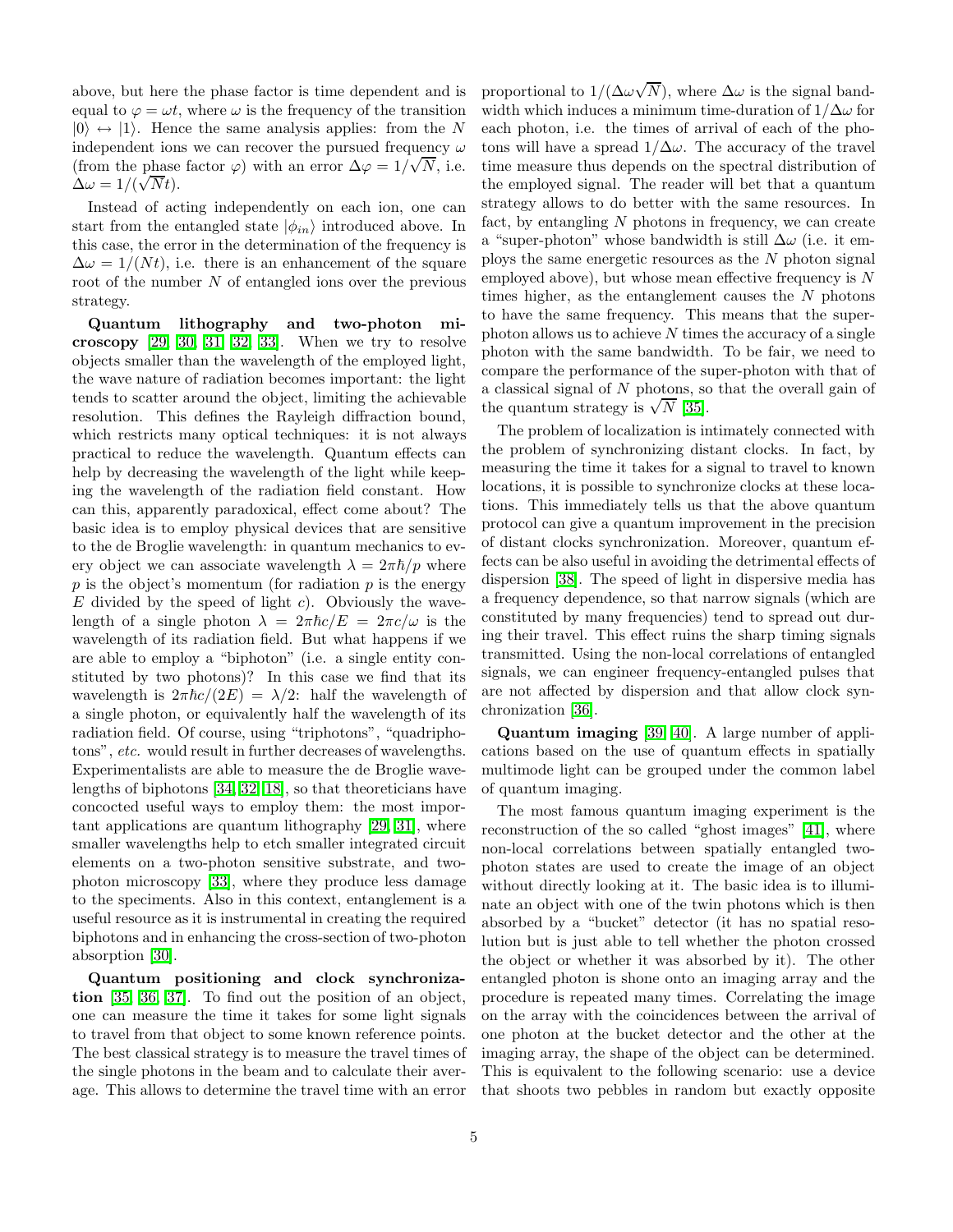directions. When one of the pebbles overshoots an object, it hits a bell. The other pebble instead hits a soft wall, where it remains glued to it. By shooting many pebbles and marking on the wall the pebble's position every time we hear the bell ring, we will project the outline of the object on the wall. The fact that such an intuitive description exists should make us queasy on the real quantum nature of the ghost image experiment and, in fact, it was shown that even if it makes use of highly non-classical states of light, it is an essentially classical procedure [\[42\]](#page-9-10). The quantum nature of such an experiment lies in the fact that, using the same apparatus, both the near-field and the far-field plane can be perfectly imaged. Classical correlations do not allow this, even though classical thermal light can approximate it [\[43\]](#page-9-11). A related subject is the creation of noiseless images or the noiseless image amplification [\[40,](#page-9-8) [39\]](#page-9-7), i.e. the formation of optical images whose amplitude fluctuations are reduced below the shot-noise and can be, in principle, suppressed completely.

Many applications require us to measure very accurately the direction in which a focused beam of light is shining: a typical example is atom-force microscopy, where the deflection of a light beam reflected from a cantilever that feels the atomic force can achieve nanometric resolution. As a light beam is, ultimately, composed of photons, the best way to measure its direction is apparently to shine the beam on an infinitely resolving detector, to measure where each of the photon is inside the beam and to take the average of the positions. This strategy will estimate the position of the beam with an accuracy that scales as  $\Delta d/\sqrt{N}$ , where  $\Delta d$  is the beam width and N is the number of detected photons. Analogously as for the shot-noise, this limit derives from the quantized nature of light and from the statistical distribution of the photons inside the beam. As in interferometry, also here quantum effects can boost the sensitivity up to  $1/N$  [\[44,](#page-9-12) [12,](#page-8-11) [45\]](#page-9-13). In fact, consider the following simple example, in which the beam shines along the  $z$  direction and is deflected only along the  $x$  direction. We can measure such a deflection by shining it exactly between two perfectly adjacent detectors and measuring the photon number difference between them. If we expand the spatial modes of the light beam into the sum of an "even" mode which is symmetrical in the  $x$  direction and an "odd" mode which changes sign at  $x = 0$  (between the two detectors), we see that the beam is perfectly centered when only the even mode is populated and the odd mode is in the vacuum. Borrowing from sub-shot noise interferometry, we see that we can achieve a  $1/N^{3/4}$  sensitivity by populating the odd mode with squeezed vacuum instead. Moreover, we can achieve the Heisenberg limit of  $1/N$  by populating both modes with a Fock state  $|N/2\rangle$  [\[12\]](#page-8-11).

Any object that creates an image (e.g. a microscope or a telescope) is necessarily limited by diffraction, due to its finite transverse dimensions. Even though classical

"super-resolution" techniques are known that can be used to beat the Rayleigh diffraction limit, these are ultimately limited by the quantum fluctuations that introduce undesired quantum noise in the reconstructed image. By illuminating the object with bright multimode squeezed light and by replacing the part which the finite dimensions of the device cuts away with squeezed vacuum, we can increase the resolution of the reconstructed image [\[46\]](#page-9-14), at least in the case of weakly absorbing objects (opaque objects would degrade the squeezed light shining on them).

Coordinate transfer [\[50,](#page-9-15) [47,](#page-9-16) [48,](#page-9-17) [49\]](#page-9-18). A peculiar example of quantum enhanced strategy arises in the context of communicating a direction in space [\[50\]](#page-9-15) or a reference frame [\[47,](#page-9-16) [48,](#page-9-17) [49\]](#page-9-18) (composed by three orthogonal directions). If there is no prior shared reference, it requires some sort of parallel transport such as exchanging gyroscopes (which in quantum mechanical jargon are called spins). Quantum mechanics imposes a bound on the precision with which the axis of a gyroscope can be measured, as the different components of the angular momentum are incompatible observables: unless one knows the rotation axis a priori, it is impossible to measure exactly the total angular momentum. Gisin and Popescu found the baffling result that sending two gyroscopes pointing in the same direction is less efficient (i.e. allows a less accurate determination of this direction) than sending two gyroscopes pointing in opposite directions [\[50\]](#page-9-15). The reason is that the most efficient measurement to recover an unknown direction from a couple of spins is an entangled measurement, i.e. a measurement that has operators with entangled eigenvectors associated to it. Such a detection strategy cannot be separated in different stages, so that it is not possible to rotate the apparatus before the measurement on the second spin which would imply the equivalence of the two scenarios. The two scenarios could be shown equivalent also if it were possible to flip the direction of the second spin without knowing its rotation axis, but this is impossible (it is an anti-unitary transformation whereas quantum mechanics is notably unitary). Elaborating on this idea, many quantum enhanced coordinate transfer strategies [\[47,](#page-9-16) [48,](#page-9-17) [49\]](#page-9-18) have been found.

# Repeated position measurements: beating the standard quantum limit

The continuous measure of the position of a free mass is a paradigmatic example of how classical strategies are limited in precision. This experiment is typical of gravitational-wave detection, where the position of a test mass must be accurately monitored. The standard quantum limit [\[11,](#page-8-10) [51,](#page-9-19) [4,](#page-8-3) [7\]](#page-8-6) arises in this context by directly applying the Heisenberg relation to two consecutive measurements of the position of the free mass, without tak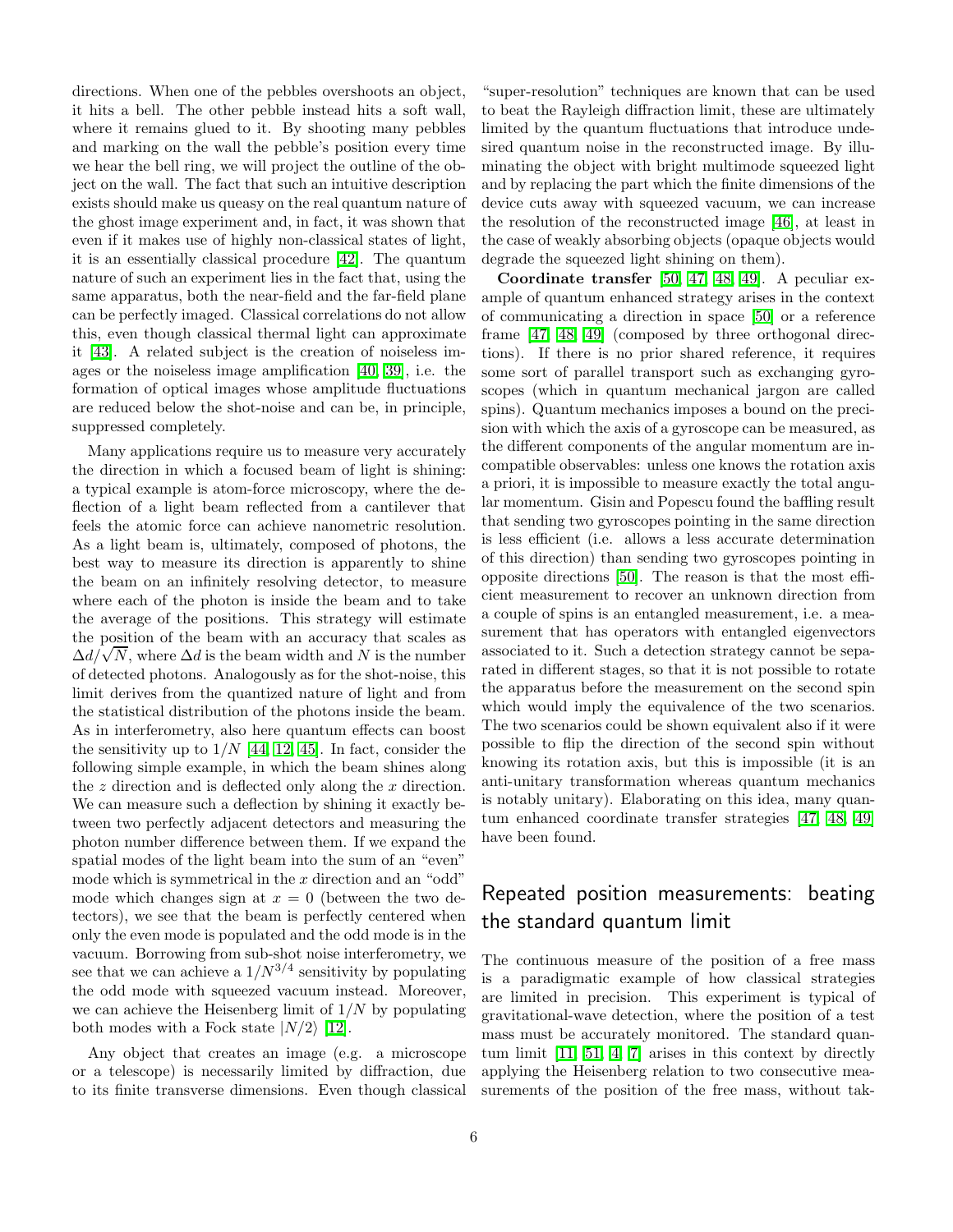ing into account the possibility that the first measurement can be tuned to change appropriately the position configuration of the mass. The original argument was the following: suppose that we perform the first position measurement at time  $t = 0$  with an uncertainty  $\Delta x(0)$ . This corresponds (via the Heisenberg uncertainty relation —see Fig. [1\)](#page-0-0) to an uncertainty in the initial momentum  $p$  at least equal to  $\Delta p(0) = \hbar/[2\Delta x(0)]$ . The dynamics of an unperturbed the free mass  $m$  is governed by the Hamiltonian  $H = p^2/2m$ , which evolves at time t the position as  $x(t) = x(0) + p(0)t/m$ . This implies that the uncertainty in the initial momentum  $p(0)$  transfers into an uncertainty in the position  $x(t)$ . The net effect appears to be that a small initial uncertainty  $\Delta^2 x(0)$  produces a big final uncertainty  $\Delta^2 x(t) \simeq \Delta^2 x(0) + \Delta^2 p(0) t^2/m^2 \ge 2\Delta x(0)\Delta p(0) t/m \ge$  $\hbar t/m$ . In this derivation there is an implicit assumption that the final uncertainty  $\Delta x(t)$  cannot be decreased by the correlations between the position and the momentum that build up during the unitary evolution after the first measurement. This is unwarranted: Yuen showed that an exotic detection strategy exists which, after the first mea-surement, leaves the mass in a "contractive state" [\[52\]](#page-9-20), i.e. whose position uncertainty decreases for a certain period of time. The time  $t$  for which a mass in such a state has a spread in position  $\Delta^2 x(t)$  below a level  $2\delta^2 \hbar/m$  satisfies  $t \leq 4\delta^2$ . The standard quantum limit is beaten, i.e.  $\Delta^2 x(t) \leq \hbar t/m$ , if the second measurement is performed soon enough. The debate evolved then to ascertaining wether two successive measurements at times  $0$  and  $t$  can be performed both of which beat the standard quantum limit [\[53\]](#page-9-21). In fact, a simple application of the Heisenberg relation gives  $\Delta x(0)\Delta x(t) \geq \frac{1}{2} |\langle [x(0), x(t)] \rangle| = \hbar t/2m$ , from which it seems impossible that both measurements have a spread  $\leq \sqrt{\hbar t/2m}$ . However,  $\Delta x(0)$  is the variance of the state immediately after the first measurement, which does not necessarily coincide with the variance of the results of the first measurement. In fact, it is possible [\[54\]](#page-9-22) to measure the position accurately and still leave the mass in a contractive state with initial variance  $\Delta x(0) \gg \sqrt{\hbar t/2m}$ , so that the standard quantum limit can be beaten also repeatedly.

Notice that the back-action introduced in the derivation of the standard quantum limit would not occur if one were to measure the momentum instead of the position, since the above Hamiltonian conserves the momentum,  $p(t) = p(0)$ , which is independent of the position. The momentum measure is an example of a quantum non-demolition detection scheme [\[4,](#page-8-3) [5,](#page-8-4) [7,](#page-8-6) [6\]](#page-8-5), in which one removes any feed-back in the detection by focusing on those observables which are not coupled by the dynamics to their incompatible counterparts.

The standard quantum limit arises also in the context of interferometric measurements of position [\[51,](#page-9-19) [55,](#page-9-23) [7\]](#page-8-6), where the mass is typically one of the mirrors of the interferometer. The movement of the mirror introduces a phase difference between the arms of the interferometer (see Fig. [2\)](#page-1-0). To achieve high measurement precision, one is hence tempted to feed the interferometer with electromagnetic signals that posses a well defined phase. However, the phase and the intensity of the electromagnetic field are in some sense complementary and a well defined phase corresponds to a highly undetermined intensity. At first sight this seems without consequences, but any mirror feels a force dependent on the intensity of the light shining on it, through the mechanism of radiation pressure. Hence, the fluctuations in intensity of a signal with well-defined phase induce a fluctuating random force on the mirror which ultimately spoils the precision of the measurement setup. Using sufficiently intense coherent light and optimizing the phase and intensity fluctuations, one finds that the attainable precision is again the standard quantum limit [\[51,](#page-9-19) [55\]](#page-9-23). Apparently, this derivation of the standard quantum limit is completely independent from the one given above starting from the Heisenberg relation. However, also here there is an unwarranted assumption, i.e. the treatment of phase and intensity fluctuations as independent quantities. Caves showed that, by dropping this premise, one can do better [\[8\]](#page-8-7). In fact, a squeezed input signal (see Fig. [1\)](#page-0-0) where the amplitude quadrature has less quantum fluctuations than the phase quadrature produces a reduced radiation pressure noise at the expense of an increased photon-counting noise, and vice-versa. This balance allows to fine-tune the parameters so that the standard quantum limit can be reached with much lower light intensity. Refinements of this technique allows to even beat the standard quantum limit by tailoring appropriate squeezed states [\[56,](#page-9-24) [15,](#page-8-14) [57,](#page-9-25) [58,](#page-9-26) [7\]](#page-8-6) or by employing quantum non-demolition measurements [\[4\]](#page-8-3).

The standard quantum limit is not a fundamental precision threshold. However, at present its conquest is still an open experimental challenge. In fact, on one hand, most of the above theoretical proposals are quite impractical and should be seen only as proofs of principle and, on the other hand, many competing sources of noise become important when performing very precise measures. The most important is, of course, the thermal fluctuations in the mass to be monitored, but the shot noise at the detection stage or the dissipative part of the mirror response are also big limitations [\[4,](#page-8-3) [59,](#page-9-27) [60,](#page-9-28) [61\]](#page-9-29). Various techniques to beat this threshold have been proposed. Among others (by necessity the following list is incomplete), we can cite the techniques to employ feedback techniques to enforce a positive back-action [\[62,](#page-9-30) [63,](#page-9-31) [64,](#page-9-32) [65\]](#page-9-33), or the huge number of techniques to perform quantum non-demolition measurements [\[4,](#page-8-3) [66,](#page-9-34) [5,](#page-8-4) [67,](#page-9-35) [68\]](#page-9-36), or to build contractive states, or to build speed-meters [\[69\]](#page-9-37). At the present stage, the most promising seem the use of nanotechnologies, where tiny mechanical oscillators are coupled to high sensitivity electronics [\[60,](#page-9-28) [61\]](#page-9-29), or the new generations of gravitational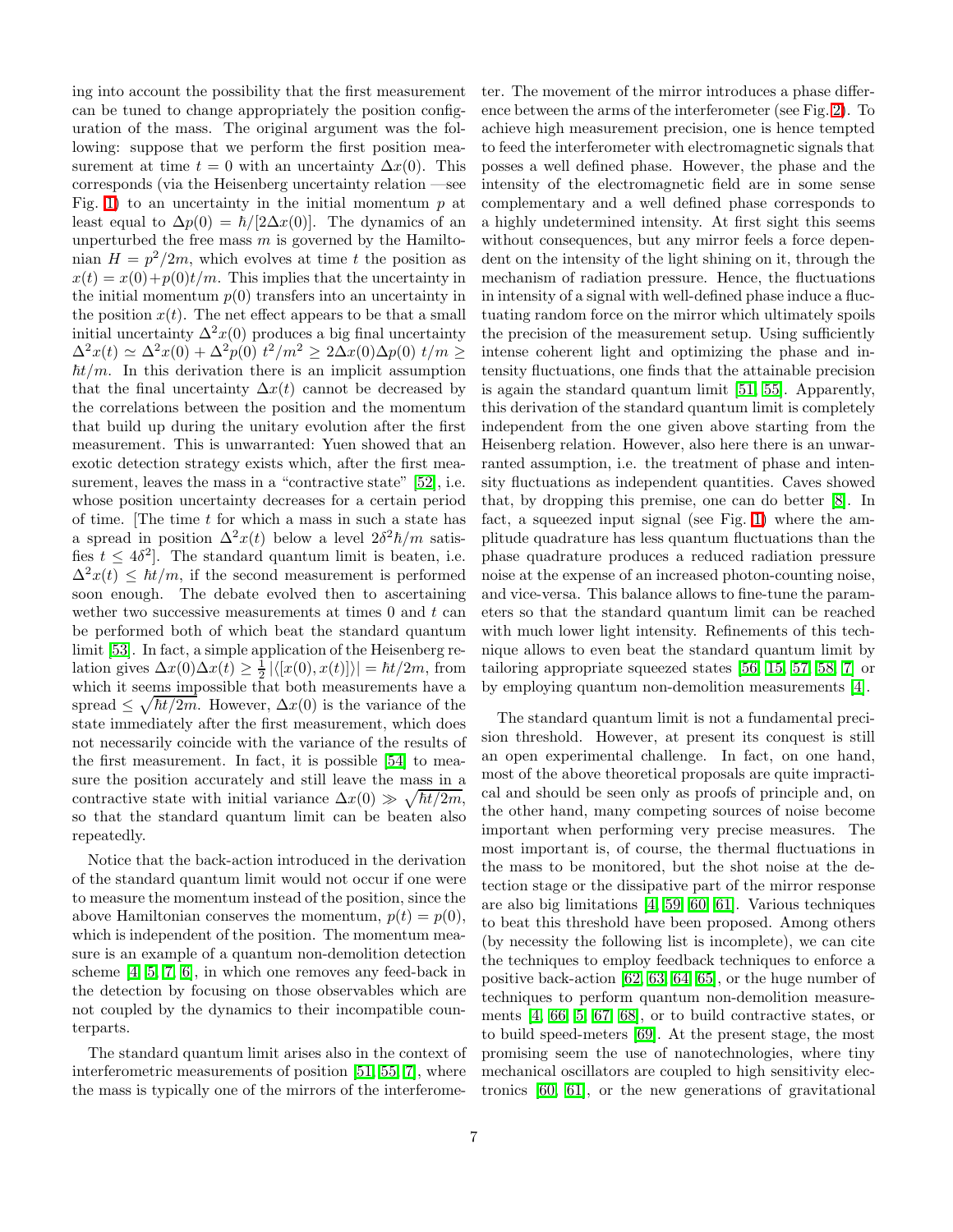# Quantum limits to the measurement of spacetime geometry

Quantum effects can be used to increase the accuracy of many different kinds of measurements, but which are the ultimate limits to the resolution that the physical laws allow? Attempts to derive quantum limits to the accuracy of measuring the geometry of spacetime date back at least to Wigner [\[71,](#page-9-39) [72\]](#page-9-40). As the preceding discussions show, however, care must be taken in applying non-fundamental bounds such as the standard quantum limit. Fortunately, the Margolus-Levitin [\[2\]](#page-8-1) theorem and techniques from the physics of computation [\[73,](#page-9-41) [74\]](#page-9-42) can be used to derive limits to the accuracy with which quantum systems can be used to measure spacetime geometry.

The first question is that of minimum distance and time. One can increase the precision of clocks used to measure time by increasing their energy: the Margolus-Levitin theorem implies that the minimum 'tick length' of a clock with energy E is  $\Delta t = \pi \hbar/2E$ . Similarly, the wavelength of the particles used to map out space can be decreased by increasing their energy. There appears to be no fundamental physical limit to increasing the energy of the clocks used to measure time and the particles used to measure space, until one reaches the Planck scale,  $t_P = \sqrt{\hbar G/c^5} = 5.391 \times 10^{-44}$  seconds,  $\ell_P = ct_P$ . At this scale, the Compton wavelength  $2\pi\hbar/mc$  of the clocks and particles is on the same order of magnitude as their Schwarzschild radius  $2mG/c^2$ , and quantum gravitational effects come into play [\[75\]](#page-10-0). The second question is that of the accuracy to which one can map out the large-scale structure of spacetime. One way to measure the geometry of spacetime is to fill space with a 'swarm' of clocks, exchanging signals with the other clocks and measuring the signals' times of arrival. In this picture, the clocks could be as large as GPS satellites, or as small as elementary particles.

Let's look at how accurately this swarm of clocks can map out a volume of spacetime with radius  $R$  over time  $T$ . Every tick of a clock or click of a detector is an elementary event in which a system goes from a state to orthogonal state. Accordingly, the total number of ticks and clicks that can take place within the volume is a scalar quantity limited by the Margolus-Levitin theorem: it is less than  $2ET/\pi\hbar$ , where E is the energy of the clocks within the volume.

If we pack the clocks too densely, they will form a black hole and be useless for the measurement of spacetime outside their horizon. To prevent black hole formation, the energy of clocks within a spacelike region of radius  $R$  must be less than  $Rc^4/2G$ . As a result, the total number of ele-

mentary events that can occur in the volume of spacetime is no greater than

$$
N \equiv \pi^{-1}(T/t_P)(R/l_P). \tag{1}
$$

This quantum geometric limit can also be formulated in a covariant fashion. The maximum number of ticks and clicks in a volume is a scalar quantity proportional to the integral of the trace of the energy-momentum tensor over the four volume; and  $2TR$  can be identified with the area of an extremal world sheet contained within the four volume. The quantum geometric limit of Eq. [1] was derived without any recourse to quantum gravity: the Planck scale makes its appearance simply from combining quantum limits to measurement with the requirement that a region not itself be a black hole. (If the region is at or above its critical density, then Eq.  $[1]$  still holds if R is the radius of the horizon of the region as measured by an external observer.)

The quantum geometric limit is consistent with and complementary to the Bekenstein bound, the holographic bound, and the covariant entropy bound [\[76,](#page-10-1) [77,](#page-10-2) [78,](#page-10-3) [79\]](#page-10-4), all of which limit the number of bits that can be contained within a region. [It also confirms Ng's prediction [\[80\]](#page-10-5) for the scale of spacetime foam.] For example, the argument that leads to Eq. [1] also implies that maximum number of quanta of wavelength  $\lambda \leq 2R$  that can be packed into a volume of radius  $R$  without turning that volume into a black hole is bounded by  $R^2/\pi l_P^2$  [\[81\]](#page-10-6), in accordance with the Bekenstein bound and holography. Because it bounds the number of elementary events or 'ops,' rather than the number of bits, the quantum geometric limit [1] implies a tradeoff between the accuracy with which one can measure time, and the accuracy with which one can measure space: the maximum spatial resolution can only be obtained by relaxing the temporal resolution and having each clock tick only once in time  $T$ . This lack of temporal resolution is characteristic of systems, like black holes, that attain the holographic bound [\[73\]](#page-9-41). By contrast, if the events are spread out uniformly in space and time, the number of cells within the spatial volume goes as  $(R/l_P)^{3/2}$  less than the holographic bound– and the number of ticks of each clock over time T goes as  $(T/t_P)^{1/2}$ . This is the accuracy to which ordinary matter such as radiation and massive particles map out spacetime. Because it is at or close to its critical density, our own universe maps out the geometry of spacetime to an accuracy approaching the absolute limit given by  $R^2/\pi l_P^2$ : there have been no more than  $(T/t_P)^2 \approx 10^{123}$ 'ticks and clicks' since the big bang [\[74\]](#page-9-42).

#### Conclusion

Quantum mechanics governs every aspect of the physical world, including the measuring devices we use to obtain information about that world. Quantum mechanics limits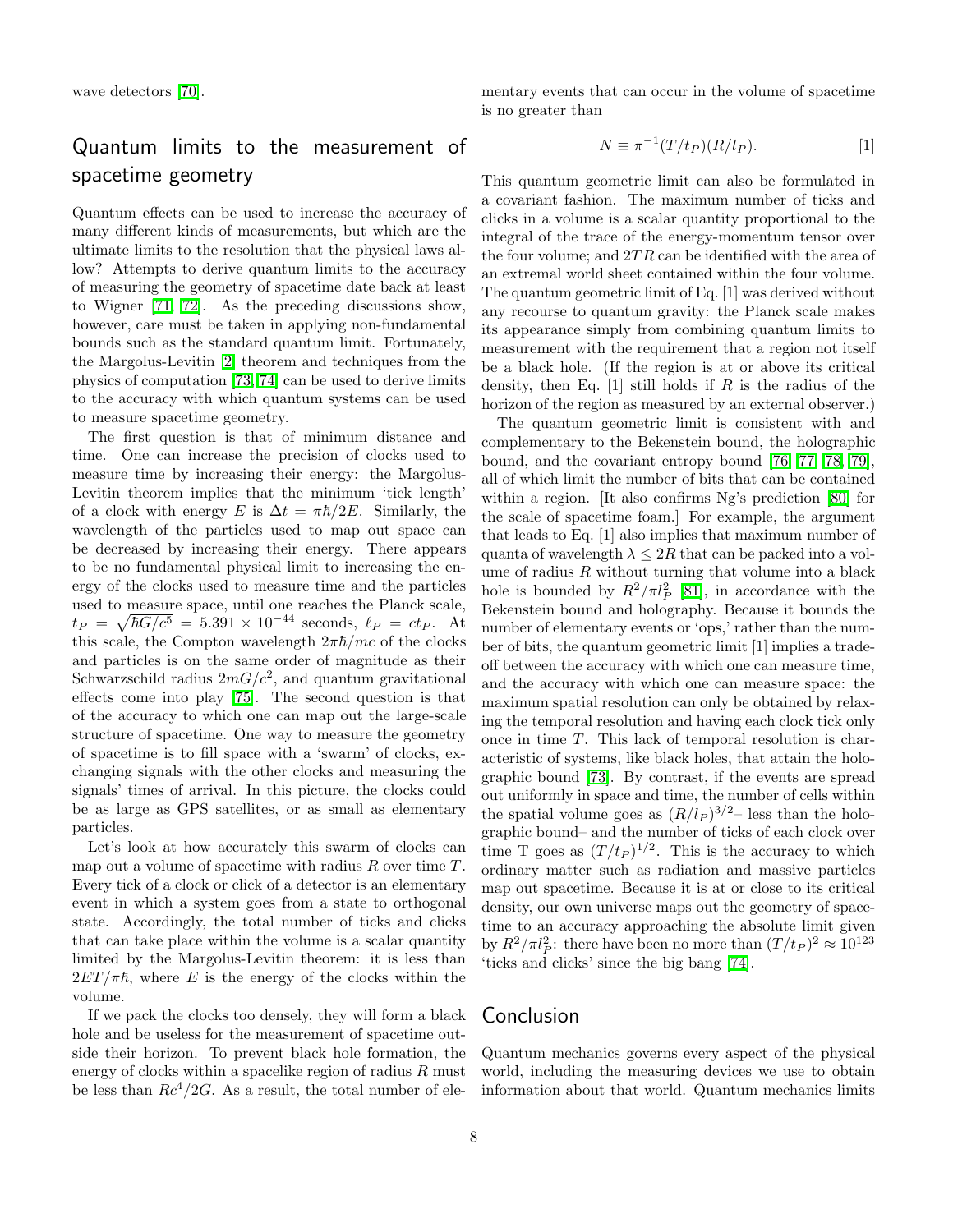the accuracy of such devices via the Heisenberg uncertainty principle and the Margolus-Levitin theorem; but it also supplies quantum strategies for surpassing semi-classical limits such as the standard quantum limit and the shot noise limit. Starting from strategies to enhance the sensitivity of interferometers and position measurements, scientists and engineers have developed quantum technologies that employ effects such as squeezing and entanglement to improve the accuracy of a wide variety of measurements. Some of these quantum techniques are still futuristic: at present, methods for creating and manipulating entangled states are still in their infancy. As we saw, quantum effects usually allow a precision enhancement equal to the square root of the number  $N$  of employed particles; but it is usually very complicated to entangle as few as  $N = 5$ or 6 particles. In contrast, it is typically rather simple to employ millions of particles to use the classical strategy of plain averaging. As quantum technologies improve, however, the use of entanglement and squeezing to enhance precision measurements is likely to become more wide spread. Meanwhile, as the example of quantum limits to measuring spacetime geometry shows, examining the quantum limits to measurement can give insight into the workings of the universe at its most fundamental levels.

- <span id="page-8-1"></span><span id="page-8-0"></span>[1] H. P. Robertson, Phys. Rev. 34, 163 (1929).
- [2] N. Margolus and L. B. Levitin, Physica D 120, 188 (1998).
- <span id="page-8-2"></span>[3] M. O. Scully, B.-G. Englert, and H. Walther, Nature 351, 111 (1991).
- <span id="page-8-3"></span>[4] C. M. Caves, K. S. Thorne, R. W. P. Drever, V. D. Sandberg, and M. Zimmermann, Rev. Mod. Phys. 52, 341 (1980).
- <span id="page-8-4"></span>[5] K. Bencheikh, J. A. Levenson, P. Grangier, O. Lopez, Phys. Rev. Lett. 75, 3422 (1995).
- <span id="page-8-5"></span>[6] G. J. Milburn and D. F. Walls, Phys. Rev. A 28, 2065 (1983).
- <span id="page-8-6"></span>[7] V.B. Braginsky and F. Ya Khalili, *Quantum Measurements* (Cambridge University Press, Cambridge, 1992).
- <span id="page-8-7"></span>[8] C. M. Caves, Phys. Rev. D **23**, 1693 (1981).
- <span id="page-8-8"></span>[9] B. Yurke, S. L. McCall, and J. R. Klauder, Phys. Rev. A 33, 4033 (1986).
- <span id="page-8-9"></span>[10] C. W. Helstrom *Quantum detection and estimation theory* (Academic Press, New York, 1976).
- <span id="page-8-10"></span>[11] V. B. Braginsky and Y. I. Vorontsov, Sov. Phys. Usp. 17, 644 (1975).
- <span id="page-8-11"></span>[12] S. M. Barnett, C. Fabre, A. Maitre, Eur. Phys. J. D. 22, 513 (2003).
- <span id="page-8-13"></span><span id="page-8-12"></span>[13] J. P. Dowling, Phys. Rev. A 57, 4736 (1998).
- <span id="page-8-14"></span>[14] B. C. Sanders and G. J. Milburn, Phys. Rev. Lett. **75**, 2944 (1995).
- [15] R. S. Bondurant and J. H. Shapiro, Phys. Rev. D 30, 2548 (1984).
- <span id="page-8-15"></span>[16] M. Xiao, L. Wu, and H. J. Kimble Phys. Rev. Lett. 59, 278 (1987).
- <span id="page-8-17"></span><span id="page-8-16"></span>[17] M. J. Holland and K. Burnett, Phys. Rev. Lett. **71**, 1355 (1993).
- <span id="page-8-18"></span>[18] J. Jacobson, G. Björk, I. Chuang, and Y. Yamamoto, Phys. Rev. Lett. 74, 4835 (1995).
- <span id="page-8-19"></span>[19] L. Mandelstam and I. G. Tamm, J. Phys. USSR 9, 249 (1945).
- [20] J. J . Bollinger, Wayne M. Itano, and D. J. Wineland, D. J. Heinzen, Phys. Rev. A 54, R4649 (1996).
- <span id="page-8-21"></span><span id="page-8-20"></span>[21] Z. Y. Ou, Phys. Rev. A 55, 2598 (1997).
- [22] J. Jacobson, G. Bjork, Y. Yamamoto, Appl. Phys. B 60, 187 (1995).
- <span id="page-8-22"></span>[23] P. Kok, S. L. Braunstein, and J. P. Dowling, eprint [quant-ph/0402083](http://arXiv.org/abs/quant-ph/0402083) (2004).
- <span id="page-8-23"></span>[24] G. M. D'Ariano and P. Lo Presti, Phys. Rev. Lett. 91, 047902 (2003).
- <span id="page-8-25"></span><span id="page-8-24"></span>[25] F. De Martini, A. Mazzei, M. Ricci, and G. M. D'Ariano, Phys. Rev. A 67, 062307 (2003).
- [26] G. Mauro D'Ariano, P. Lo Presti, and M. G. A. Paris, Phys. Rev. Lett. 87, 270404 (2001).
- <span id="page-8-26"></span>[27] M. A. Nielsen and I. L. Chuang, *Quantum Computation and Quantum Information* (Cambridge University Press, Cambridge, 2000).
- <span id="page-8-27"></span>[28] S. F. Huelga, C. Macchiavello, T. Pellizzari, A. K. Ekert, M. B. Plenio, and J. I. Cirac, Phys. Rev. Lett. 79, 3865 (1997).
- <span id="page-8-28"></span>[29] U. W. Rathe and M. O. Scully, Lett. Math. Phys. 34, 297 (1995).
- <span id="page-8-29"></span>[30] H.-B. Fei, B. M. Jost, S. Popescu, B. E. A. Saleh, and M. C. Teich, Phys. Rev. Lett. 78, 1679 (1997).
- <span id="page-8-30"></span>[31] A. N. Boto, P. Kok, D. S. Abrams, S. L. Braunstein, C. P. Williams, and J. P. Dowling, Phys. Rev. Lett. 85, 2733 (2000).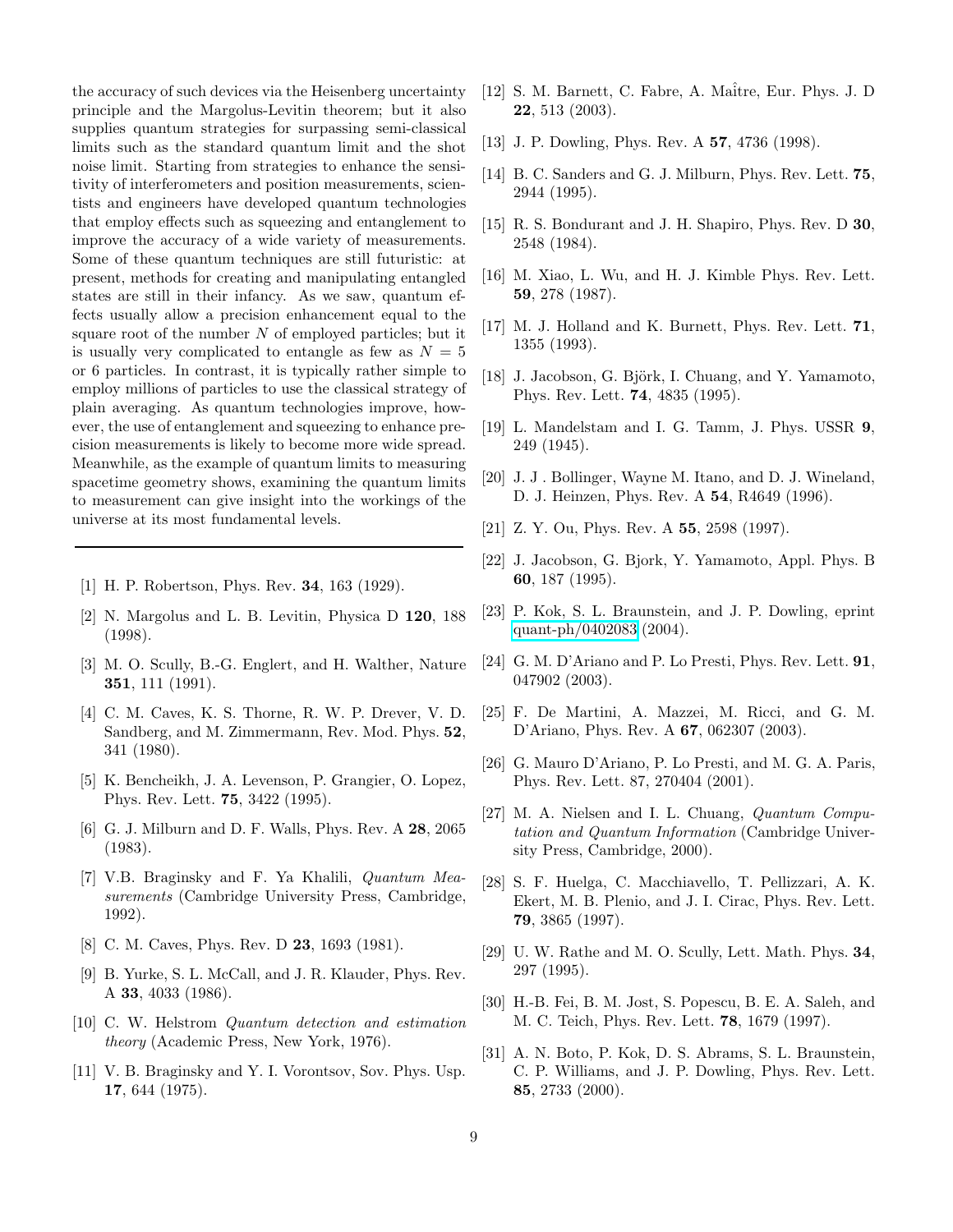- <span id="page-9-0"></span>[32] M. D'Angelo, M. V. Chekhova, and Y. Shih, Phys. Rev. Lett. 87, 013602 (2001).
- <span id="page-9-2"></span><span id="page-9-1"></span>[33] J. N. Gannaway and C. J. R. Sheppard, Opt. Quantum Electron. 10, 435 1978.
- <span id="page-9-3"></span>[34] E. J. S. Fonseca, C. H. Monken, and S. Pádua, Phys. Rev. Lett. 82, 2868 (1999).
- <span id="page-9-4"></span>[35] V. Giovannetti, S. Lloyd, and L. Maccone, Nature 412, 417 (2001).
- [36] V. Giovannetti, S. Lloyd, L. Maccone, and F. N. C. Wong, Phys. Rev. Lett. 87, 117902 (2001).
- <span id="page-9-5"></span>[37] R. Jozsa, D. S. Abrams, J. P. Dowling, and C. P. Williams, Phys. Rev. Lett. 85, 2010 (2000).
- <span id="page-9-7"></span><span id="page-9-6"></span>[38] J. D. Franson, Phys. Rev. A 45, 3126 (1992).
- <span id="page-9-8"></span>[39] M. I. Kolobov, Rev. Mod. Phys. 71, 1539 (1999).
- [40] L. A. Lugiato, A. Gatti, E. Brambilla, J. Opt. B: Quantum Semiclass. Opt. 4, S176 (2002).
- <span id="page-9-10"></span><span id="page-9-9"></span>[41] T. B. Pittman, Y. H. Shih, D. V. Strekalov, and A. V. Sergienko, Phys. Rev. A 52, R3429 (1995).
- [42] R. S. Bennink, S. J. Bentley, and R. W. Boyd, Phys. Rev. Lett. 89, 113601 (2002).
- <span id="page-9-12"></span><span id="page-9-11"></span>[43] A. Gatti, E. Brambilla, M. Bache, and L. A. Lugiato, eprint [quant-ph/0307187](http://arXiv.org/abs/quant-ph/0307187) (2003).
- [44] C. Fabre, J. B. Fouet, A. Matre, Opt. Lett. 25, 76  $(2000).$
- <span id="page-9-13"></span>[45] N. Treps, U. Andersen, B. Buchler, P. K. Lam, A. Maitre, H.-A. Bachor, and C. Fabre, Phys. Rev. Lett. 88, 203601 (2002).
- <span id="page-9-16"></span><span id="page-9-14"></span>[46] M. I. Kolobov and C. Fabre, Phys. Rev. Lett. **85**, 3789  $(2000)$ .
- [47] A. Peres and P. F. Scudo, Phys. Rev. Lett. 87, 167901 (2001).
- <span id="page-9-17"></span>[48] E. Bagan, M. Baig and R. Muñoz-Tapia, Phys. Rev. Lett. 87, 257903 (2001).
- <span id="page-9-18"></span>[49] G. Chiribella, G. M. D'Ariano, P. Perinotti, and M. F. Sacchi, eprint [quant-ph/0405095](http://arXiv.org/abs/quant-ph/0405095) (2004).
- <span id="page-9-15"></span>[50] N. Gisin and S. Popescu, Phys. Rev. Lett. 83, 432 (1999).
- <span id="page-9-19"></span>[51] W. A. Edelstein, J. Hough, J. R. Pugh and W. Martin, J. Phys. E: Sci. Instrum. 11, 710 (1978).
- <span id="page-9-21"></span><span id="page-9-20"></span>[52] H. P. Yuen, Phys. Rev. Lett. **51**, 719 (1983).
- [53] C. M. Caves, Phys. Rev. Lett. **54**, 2465 (1985).
- <span id="page-9-23"></span><span id="page-9-22"></span>[54] M. Ozawa Phys. Rev. Lett. **60**, 385 (1988).
- <span id="page-9-24"></span>[55] C. M. Caves, Phys. Rev. Lett. **45**, 75 (1980).
- [56] W. G. Unruh, in: Quantum optics, experimental gravitation and measurement theory, eds. P. Meystre and M.O. Scully (Plenum, New York, 1983) p. 647.
- <span id="page-9-25"></span>[57] M. T. Jaekel, S. Reynaud, Europhys. Lett. 13 301 (1990).
- <span id="page-9-26"></span>[58] A. F. Pace, M. J. Collett, and D. F. Walls, Phys. Rev. A 47, 3173 (1993).
- <span id="page-9-28"></span><span id="page-9-27"></span>[59] M. F. Bocko, R. Onofrio, Rev. Mod. Phys. 68, 755 (1996).
- [60] R. G. Knobel and A. N. Cleland, Nature 424, 291 (2003).
- <span id="page-9-29"></span>[61] M. D. LaHaye, O. Buu, B. Camarota, and K. C. Schwab, Science 304, 74 (2004).
- <span id="page-9-31"></span><span id="page-9-30"></span>[62] H. M. Wiseman, Phys. Rev. A **51**, 2459 (1995).
- [63] S. Mancini, D. Vitali, and P. Tombesi, Phys. Rev. Lett. 80, 688 (1998).
- <span id="page-9-32"></span>[64] P. F. Cohadon, A. Heidmann, and M. Pinard, Phys. Rev. Lett. 83, 3174 (1999).
- <span id="page-9-33"></span>[65] G. M. D'Ariano, M. Sacchi, R. Seno, Nuovo Cimento B 114, 775 (1999).
- <span id="page-9-35"></span><span id="page-9-34"></span>[66] N. Imoto, H. A. Haus, Y. Yamamoto, Phys. Rev. A 32, 2287 (1985).
- [67] G. Nogues, A. Rauschenbeutel, S. Osnaghi, M. Brune, J. M. Raimond, and S. Haroche, Nature 400, 239 (1999).
- <span id="page-9-36"></span>[68] P. Grangier, J. A. Levenson, and J.-P. Poizat, Nature 396, 537 (1998).
- <span id="page-9-37"></span>[69] V. B. Braginsky and F. Ya. Khalili, Phys. Lett. A 147, 251 (1990).
- <span id="page-9-38"></span>[70] A. Buonanno and Y. Chen, Phys. Rev. D 64, 042006 (2001).
- <span id="page-9-40"></span><span id="page-9-39"></span>[71] E.P. Wigner, Rev. Mod. Phys. 29, 255 (1957).
- [72] B. S. DeWitt, in *Gravitation: an Introduction to Current Research,* L. Witten ed., (Wiley, New York, 1962).
- <span id="page-9-42"></span><span id="page-9-41"></span>[73] S. Lloyd, Nature **406**, 1047 (2004).
- [74] S. Lloyd, Phys. Rev. Lett. 88, 237901 (2002).